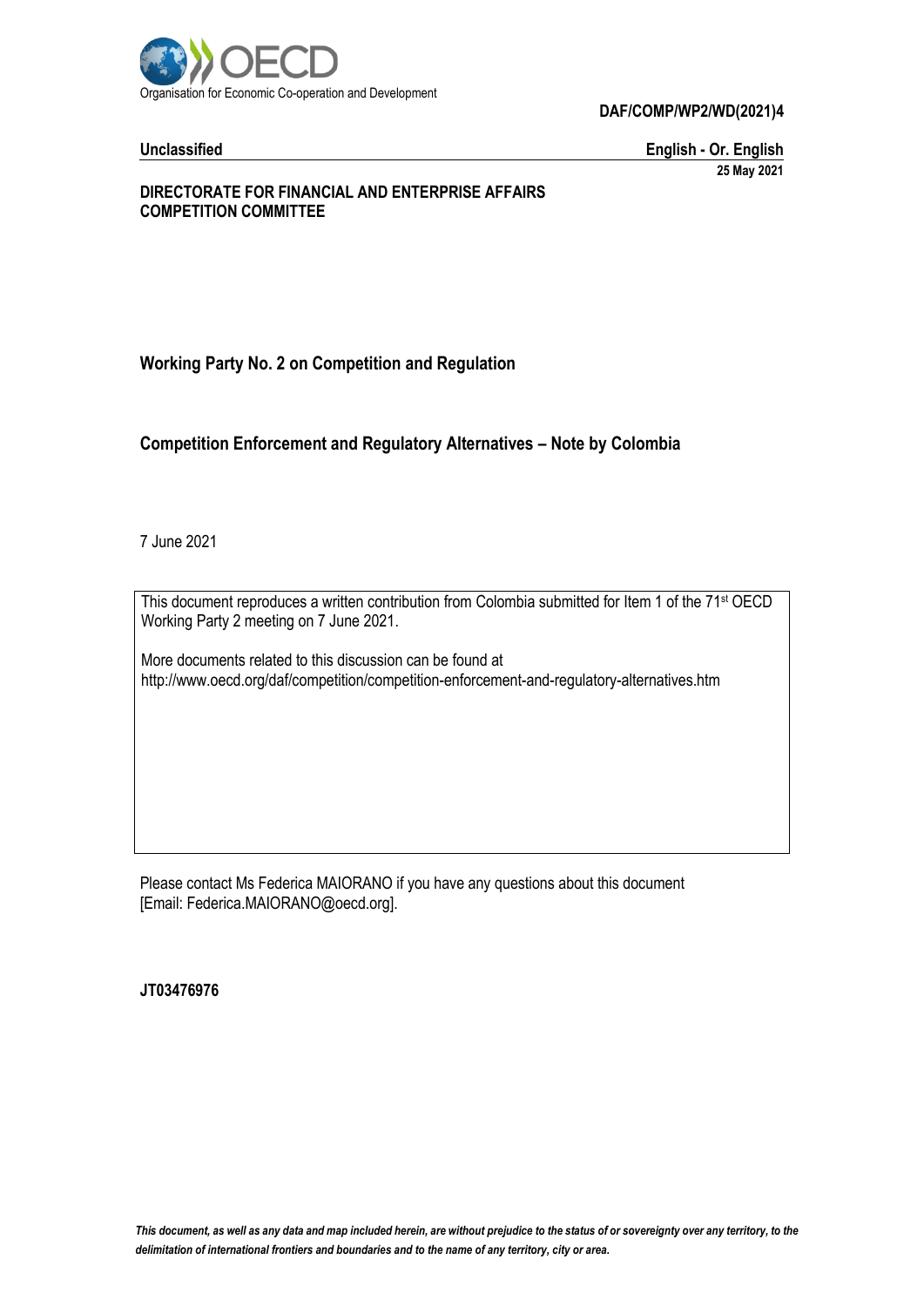# *Colombia*

1. The present document provides the Superintendence of Industry and Commerce's (henceforth, SIC) contribution to the discussion on how competition enforcement interacts with regulatory alternatives. It introduces the SIC's approach and best practices concerning the interplay of antitrust rules and regulatory obligations and sets out some case examples by means of illustrating how it has in practice come to play. The cases presented show the synergies between competition enforcement, advocacy and regulatory alternatives, they concern instances where regulation has followed from competition enforcement, from the risks of potential restraints to competition in a given sector, and a case where a practice was enforced by the competition authority as an antitrust infringement after a breach of a regulatory obligation.

2. The most common scenario in which the Colombian competition authority converges and interacts with sector regulators is by means of the exercise of its advocacy function. The SIC, as the National Authority for Competition Protection, holds the competition advocacy function as provided for in Article 7 of Law 1340 of 2009. Pursuant to this function, the authority has the faculty to deliver its opinion (either ex officio or at the request of the regulator) on those regulatory projects that may have an impact on free competition in the markets. Nonetheless, it is key to point out that this faculty does not entail for the SIC the possibility to directly participate in the design, implementation, or removal of the regulation; it will only allow the SIC to, first, issue those recommendations aimed at ensuring that the regulation does not hinder competition dynamics in the markets; and second, to provide comments to those bills that may have an impact on free competition. The reason being that the authority would then have to review or evaluate the regulations in which it was involved. In this context, Competition authority then engages in comprehensive dialogues with the regulators, with the purpose of gaining enough understanding of the sector that will receive the regulation and provide the most suitable recommendations.

3. The SIC and sectoral regulators may as well interact in accordance with their constitutional duties of coordination and collaboration that are applicable to the relationships between public entities. These duties are two-fold when it comes to the interplay between the SIC as the competition authority and the sector regulators. On the one hand, whenever the sectoral regulator identifies that a certain regulatory project may have an impact on competition in the markets, it must submit the draft regulation to the competition authority, so that the latter issues appropriate recommendations. The SIC then has a deadline to issue the respective concept, which may vary depending on whether the regulation deals with tariff concerns. Conversely, from the SIC's enforcement perspective, the SIC has the duty to inform the regulator whenever an investigation is initiated, so that it can make a statement on the investigated facts. The regulators are as well compelled to inform the SIC of possible anticompetitive conducts of which they become aware within the framework of their functions.

4. As for cooperation duties, the law establishes that agencies exercising regulatory, control and surveillance functions over all sectors of the economy shall provide technical support to the SIC for the exercise of its functions. In practice, it is common for the SIC to request information to the regulators or to conduct joint inspections to market agents. The purpose of which is to leverage the regulator's knowledge, databases, and the expertise it has on the sector, also to maintain a dialogue in the context of coordination in the fulfillment of the State's purposes. For example, in the cases known as "Lactosueros" the SIC, together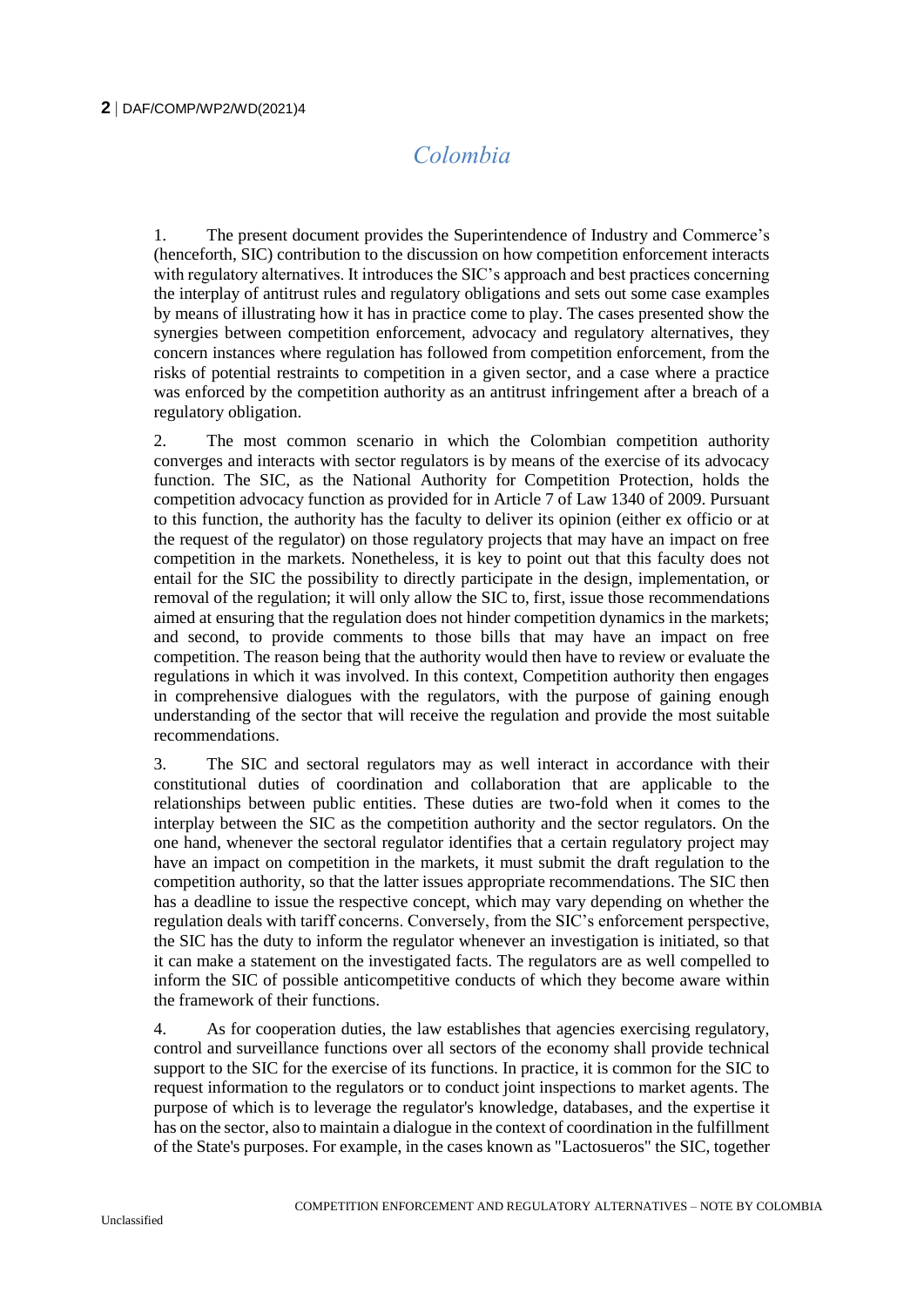with the INVIMA –Colombia's National Food and Drug Surveillance Institute–, carried out inspections to collect samples of the food products related to the investigated facts, which were later analyzed in INVIMA's laboratories. (Resolution No. 26724 of 2016 and Resolution No. 35143 of 2017). The collaboration benefitted from the expertise of the INVIMA and its specific functions and powers assessing the sanitary matters. It is also recurrent that regulators and/or other superintendencies inform and consult the SIC about potential conducts or facts that may be of interest of the competition authority.

### **1. Cases**

5. Take as a premise that the competition authority is the expert in competition matters and that the regulators are experts in the sector. In Colombia, the regulatory commissions are the regulators par excellence. Their function, in general terms, is to provide the necessary particular and general regulations to address and overcome market failures in their sectors. Although the regulators must consider as a cornerstone of their activity the promotion of free and fair competition in their sectors, the role of the Competition Authority guarantees an additional review, which is especially aimed at ensuring that the regulation fully complies with the objectives established in the competition protection regime: consumers welfare, free participation of firms in the markets and economic efficiency.

6. By articulating the regulators' knowledge of the sector with the authority's knowledge of competition, valuable synergies are created and fostered that are useful for the functions that each one exercises over the markets. This is true when it comes to all functions described: enforcement, advocacy, and the performance of market studies by the competition authority, and the design, implementation, or removal of the regulation by the regulators. The experience of this superintendence shows that the dialogue with regulators provides valuable insights for decision-making. For example, to ensure the best way forward in investigations, direct contact with regulators has made it possible to fine-tune conduct more precisely. In some cases, regulators may have assessed the circumstances that are currently attracting the attention of the competition authority, and their take on the issues ends up being key to the thorough assessment of the situation. This dialogue has also allowed us to clarify the rules of the game on certain markets and has provided us with a view as to how the failure to comply with competition provisions has harmful consequences for the consumer (see cases "*Azucar*" and "*Lactosueros*") and for the competitors (see case "*Portabilidad*").

7. The case known as "*Azucar*" exemplifies an instance where regulation followed from competition enforcement. Under the Resolution No. 80847 of 2010, the SIC instructed the Steering Committee of the Sugar Price Stabilization Fund (FEPA for its acronym in Spanish) and the National Government, to review the formulas for the settlement of compensations and assignments under FEPA. SIC's instruction was aimed at ensuring that such formulas didn't facilitate the allocation of production quotas or supplies in the sugar market in Colombia, and in general, to avoid any unforeseen anticompetitive effect. In compliance the sanction imposed by the SIC, the FEPA issued a resolution, where it incorporated considerations to comply with competition provisions, and created mechanisms to regulate the exchange of information between competitors. A policy was also established for the delivery of information by the Technical Secretariat of the Fund which included rules for the management of meetings of the Steering Committee and the circulation of aggregated information for competition purposes. Specifically, it was established that in the Steering Committee meetings: "*there should be no discussions related to individual market prices, quotas, market share levels, production, sales and*